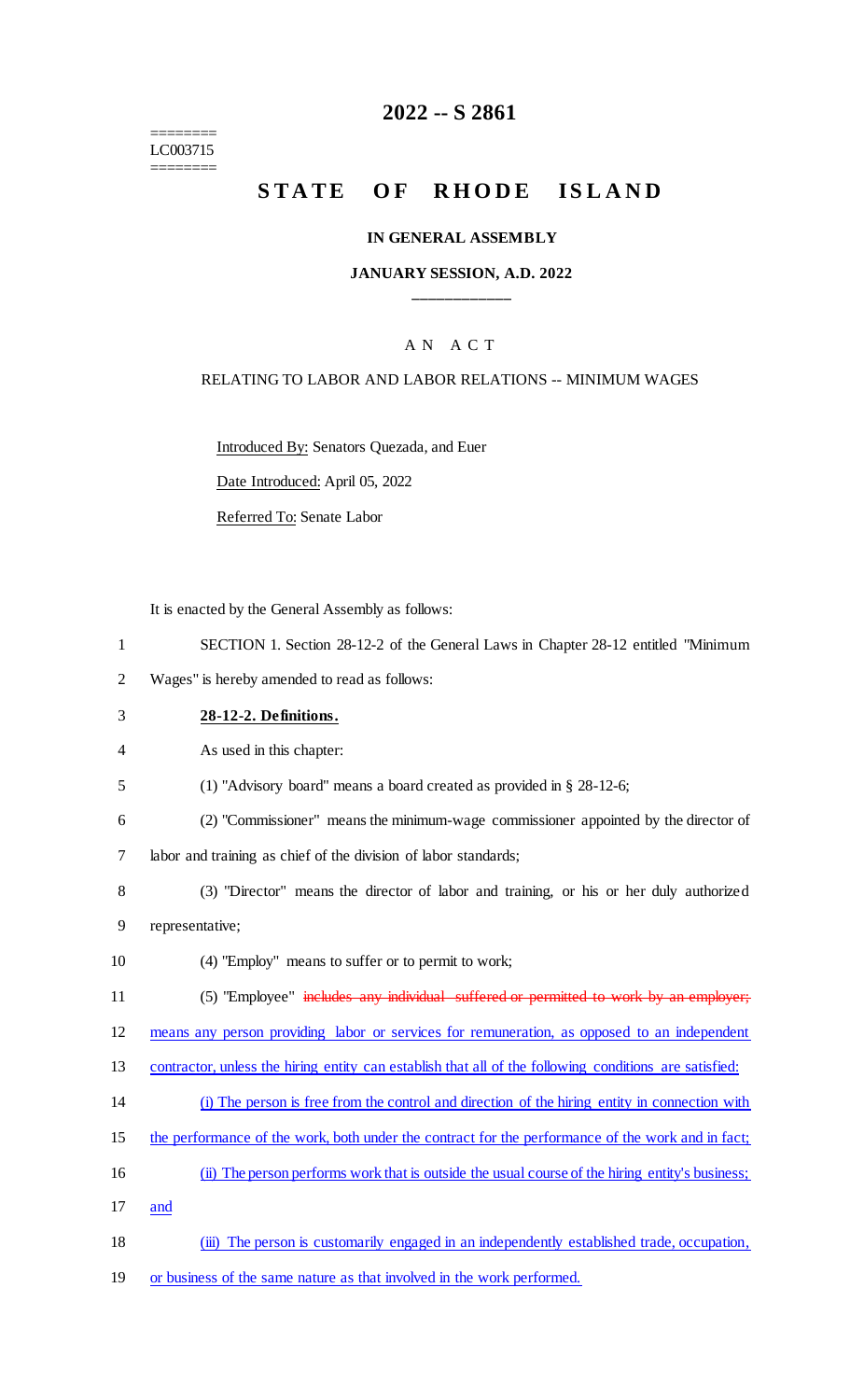(6) "Employee" shall not include:

2 (i) Any individual employed in domestic service or in or about a private home;

(ii) Any individual employed by the United States;

 (iii) Any individual engaged in the activities of an educational, charitable, religious, or nonprofit organization where the employer-employee relationship does not, in fact, exist, or where the services rendered to the organizations are on a voluntary basis;

 (iv) Newspaper deliverers on home delivery, shoe shiners in shoe shine establishments, caddies on golf courses, pin persons in bowling alleys, ushers in theatres;

(v) Traveling salespersons or outside salespersons;

 (vi) Service performed by an individual in the employ of his or her son, daughter, or spouse and service performed by a child under the age of twenty-one (21) in the employ of his or her father or mother;

 (vii) Any individual employed between May 1 and October 1 in a resort establishment that regularly serves meals to the general public and that is open for business not more than six (6) months a year;

 (viii) Any individual employed by an organized camp that does not operate for more than seven (7) months in any calendar year. However, this exemption does not apply to individua ls employed by the camp on an annual, full-time basis. "Organized camp" means any camp, except a trailer camp, having a structured program including, but not limited to, recreation, education, and religious, or any combination of these.

 (7) "Employer" includes any individual, partnership, association, corporation, business trust, or any person, or group of persons, acting directly, or indirectly, in the interest of an employer, in relation to an employee;

 (8) "Occupation" means any occupation, service, trade, business, industry, or branch or group of industries or employment or class of employment in which individuals are gainfully employed;

(9) "Wage" means compensation due to an employee by reason of his or her employment.

 SECTION 2. Section 28-29-2 of the General Laws in Chapter 28-29 entitled "Workers' Compensation - General Provisions" is hereby amended to read as follows:

**28-29-2. Definitions.**

In chapters 29 -- 38 of this title, unless the context otherwise requires:

(1) "Department" means the department of labor and training.

 (2) "Director" means the director of labor and training or his or her designee unless specifically stated otherwise.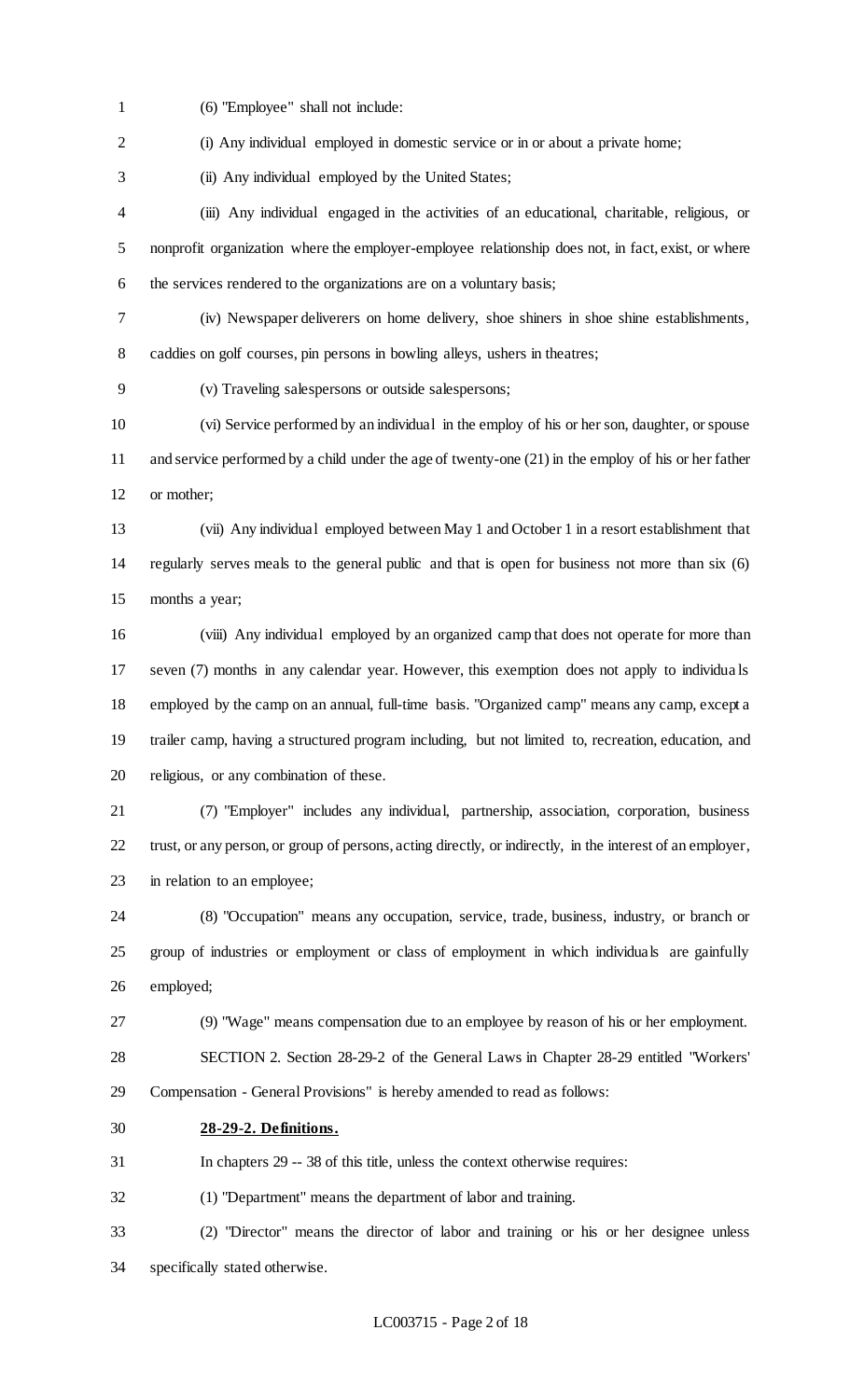(3)(i) "Earnings capacity" means the weekly straight time earnings which an employee could receive if the employee accepted an actual offer of suitable alternative employment. Earnings capacity can also be established by the court based on evidence of ability to earn, including, but not limited to, a determination of the degree of functional impairment and/or disability, that an employee is capable of employment. The court may, in its discretion, take into consideration the performance of the employee's duty to actively seek employment in scheduling the implementation of the reduction. The employer need not identify particular employment before the court can direct an earnings capacity adjustment. In the event that an employee returns to light duty employment while partially disabled, an earnings capacity shall not be set based upon actual wages earned until the employee has successfully worked at light duty for a period of at least thirteen (13) weeks.

 (ii) As used under the provisions of this title, "functional impairment" means an anatomical or functional abnormality existing after the date of maximum medical improvement as determined by a medically or scientifically demonstrable finding and based upon the Sixth (6th) edition of the American Medical Association's Guide to the Evaluation of Permanent Impairment or comparable publications of the American Medical Association.

16 (iii) In the event that an employee returns to employment at an average weekly wage equal to the employee's pre-injury earnings exclusive of overtime, the employee will be presumed to have regained his/her earning capacity.

 (4) "Employee" means any person who has entered into the employment of or works under contract of service or apprenticeship with any employer, except that in the case of a city or town other than the city of Providence it shall only mean that class or those classes of employees as may be designated by a city, town, or regional school district in a manner provided in this chapter to 23 receive compensation under chapters 29 -- 38 of this title. It also means any person providing labor 24 or services for remuneration, as opposed to an independent contractor, unless the hiring entity can establish that all of the following conditions are satisfied:

- (i) The person is free from the control and direction of the hiring entity in connection with 27 the performance of the work, both under the contract for the performance of the work and in fact; (ii) The person performs work that is outside the usual course of the hiring entity's business;
- and

 (iii) The person is customarily engaged in an independently established trade, occupation, 31 or business, of the same nature as that involved in the work performed. Any person employed by the state of Rhode Island, except for sworn employees of the Rhode Island State Police, or by the Rhode Island Airport Corporation who is otherwise entitled to the benefits of chapter 19 of title 45 shall be subject to the provisions of chapters 29 -- 38 of this title for all case management procedures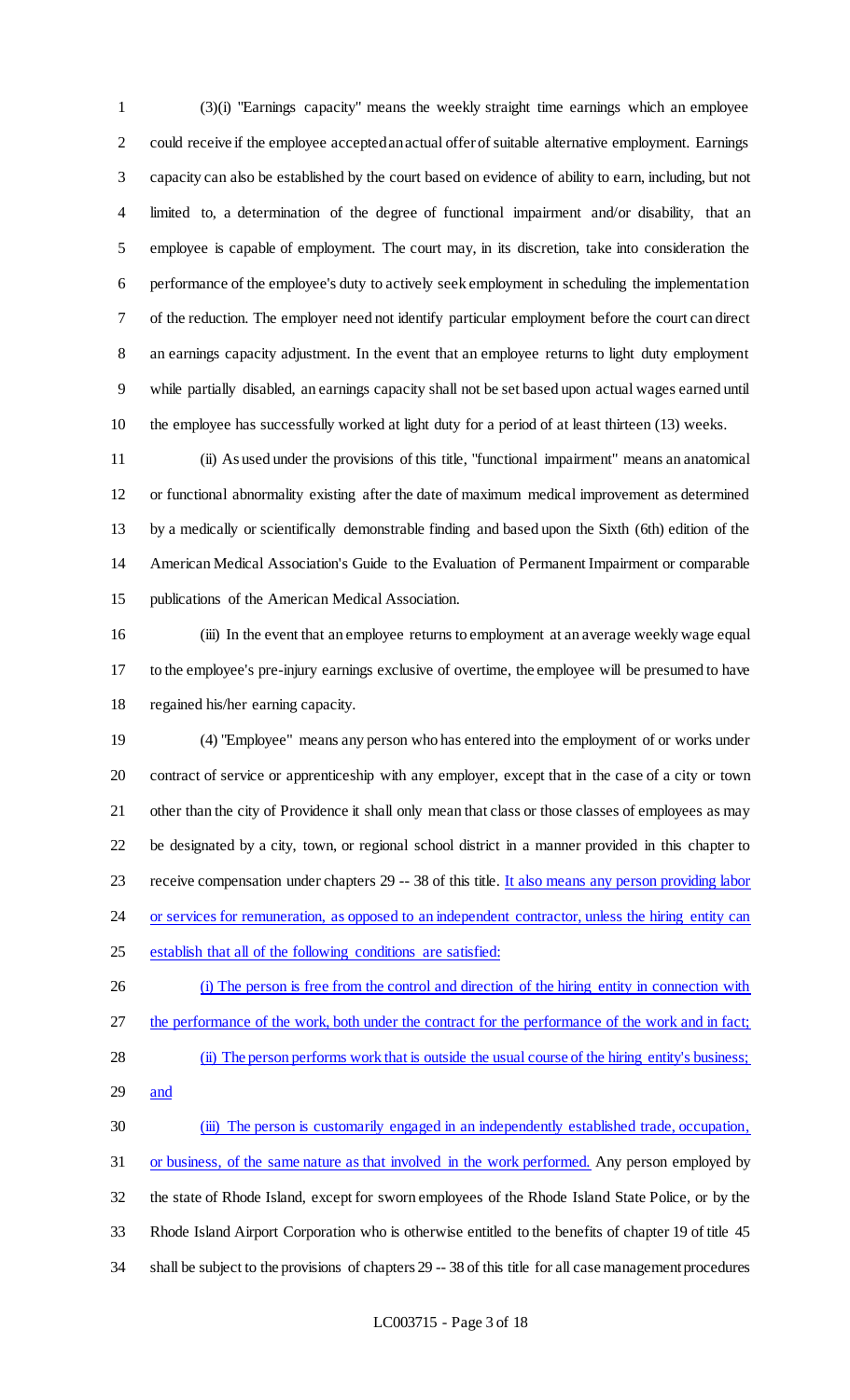and dispute resolution for all benefits. The term "employee" does not include any individual who is a shareholder or director in a corporation, general or limited partners in a general partnership, a registered limited liability partnership, a limited partnership, or partners in a registered limited liability limited partnership, or any individual who is a member in a limited liability company. These exclusions do not apply to shareholders, directors and members who have entered into the employment of or who work under a contract of service or apprenticeship within a corporation or a limited liability company. The term "employee" also does not include a sole proprietor, independent contractor, or a person whose employment is of a casual nature, and who is employed other than for the purpose of the employer's trade or business, or a person whose services are voluntary or who performs charitable acts, nor shall it include the members of the regularly organized fire and police departments of any town or city except for appeals from an order of the retirement board filed pursuant to the provisions of § 45-21.2-9; provided, however, that it shall include the members of the police and aircraft rescue and firefighting (ARFF) units of the Rhode Island Airport Corporation. Whenever a contractor has contracted with the state, a city, town, or regional school district any person employed by that contractor in work under contract shall not be deemed an employee of the state, city, town, or regional school district as the case may be. Any person who on or after January 1, 1999, was an employee and became a corporate officer shall remain an employee, for purposes of these chapters, unless and until coverage under this act is waived pursuant to § 28-29-8(b) or § 28-29-17. Any person who is appointed a corporate officer between January 1, 1999, and December 31, 2001, and was not previously an employee of the corporation, will not be considered an employee, for purposes of these chapters, unless that 22 corporate officer has filed a notice pursuant to  $\S 28-29-19(c)$ . In the case of a person whose services are voluntary or who performs charitable acts, any benefit received, in the form of monetary remuneration or otherwise, shall be reportable to the appropriate taxation authority but shall not be deemed to be wages earned under contract of hire for purposes of qualifying for benefits under chapters 29 -- 38 of this title. Any reference to an employee who had been injured shall, where the employee is dead, include a reference to his or her dependents as defined in this section, or to his or her legal representatives, or, where he or she is a minor or incompetent, to his or her conservator or guardian. A "seasonal occupation" means those occupations in which work is performed on a seasonal basis of not more than sixteen (16) weeks.

 (5) "Employer" includes any person, partnership, corporation, or voluntary association, and the legal representative of a deceased employer; it includes the state, and the city of Providence. It also includes each city, town, and regional school district in the state that votes or accepts the provisions of chapters 29 -- 38 of this title in the manner provided in this chapter or is a party to an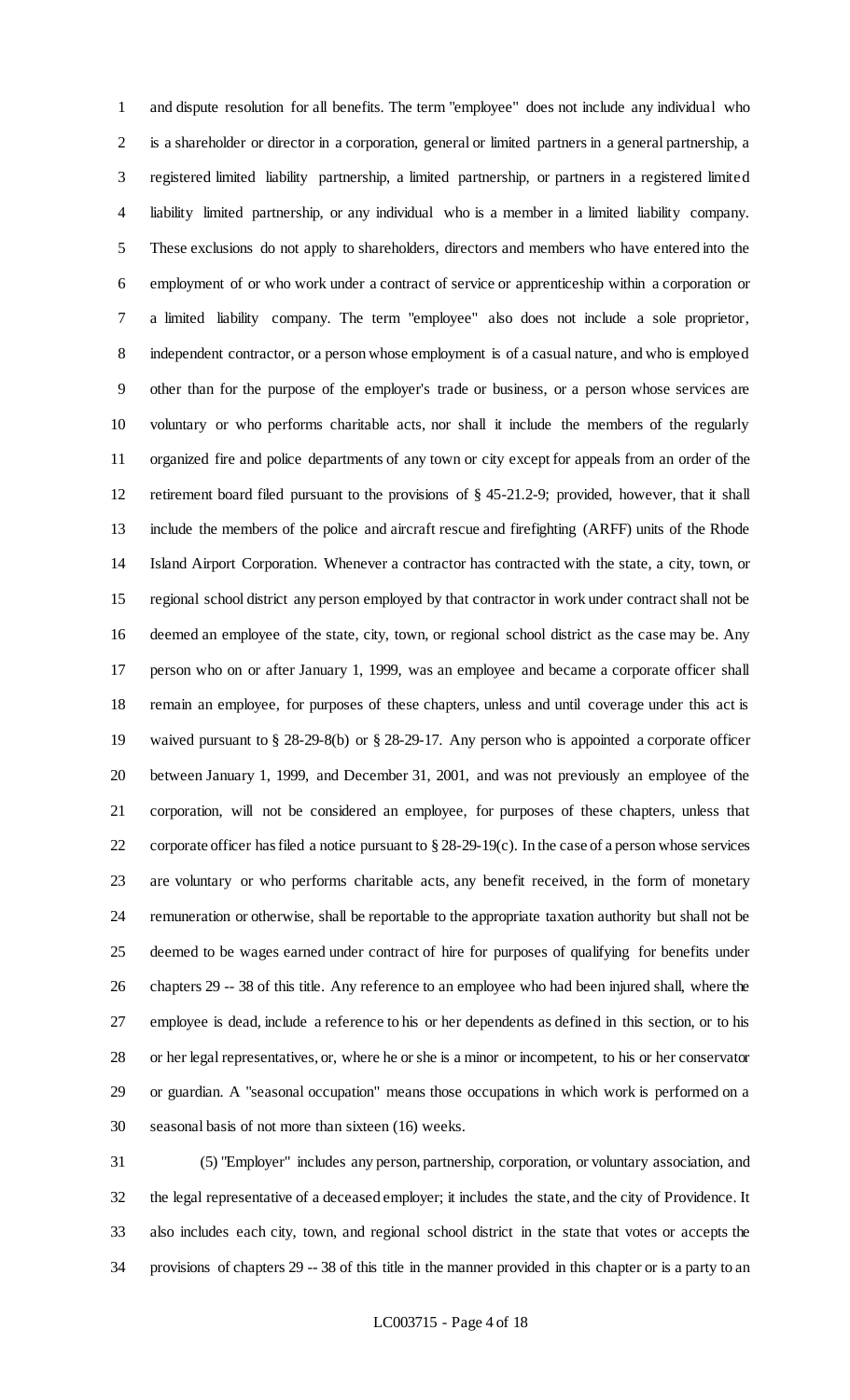appeal from an order of the retirement board filed pursuant to the provisions of § 45-21.2-9.

(6) "General or special employer":

 (i) "General employer" includes but is not limited to temporary help companies and employee leasing companies and means a person who for consideration and as the regular course of its business supplies an employee with or without vehicle to another person.

 (ii) "Special employer" means a person who contracts for services with a general employer for the use of an employee, a vehicle, or both.

 (iii) Whenever there is a general employer and special employer wherein the general employer supplies to the special employer an employee and the general employer pays or is obligated to pay the wages or salaries of the supplied employee, then, notwithstanding the fact that direction and control is in the special employer and not the general employer, the general employer, if it is subject to the provisions of the Workers' Compensation Act or has accepted that Act, shall be deemed to be the employer as set forth in subdivision (5) of this section and both the general and special employer shall be the employer for purposes of §§ 28-29-17 and 28-29-18.

 (iv) Effective January 1, 2003, whenever a general employer enters into a contract or arrangement with a special employer to supply an employee or employees for work, the special employer shall require an insurer generated insurance coverage certification, on a form prescribed by the department, demonstrating Rhode Island workers' compensation and employer's liability coverage evidencing that the general employer carries workers' compensation insurance with that insurer with no indebtedness for its employees for the term of the contract or arrangement. In the event that the special employer fails to obtain and maintain at policy renewal and thereafter this insurer generated insurance coverage certification demonstrating Rhode Island workers' compensation and employer's liability coverage from the general employer, the special employer is deemed to be the employer pursuant to the provisions of this section. Upon the cancellation or failure to renew, the insurer having written the workers' compensation and employer's liability policy shall notify the certificate holders and the department of the cancellation or failure to renew and upon notice, the certificate holders shall be deemed to be the employer for the term of the contract or arrangement unless or until a new certification is obtained.

 (7)(i) "Injury" means and refers to personal injury to an employee arising out of and in the course of his or her employment, connected and referable to the employment.

 (ii) An injury to an employee while voluntarily participating in a private, group, or employer-sponsored carpool, vanpool, commuter bus service, or other rideshare program, having as its sole purpose the mass transportation of employees to and from work shall not be deemed to have arisen out of and in the course of employment. Nothing in the foregoing provision shall be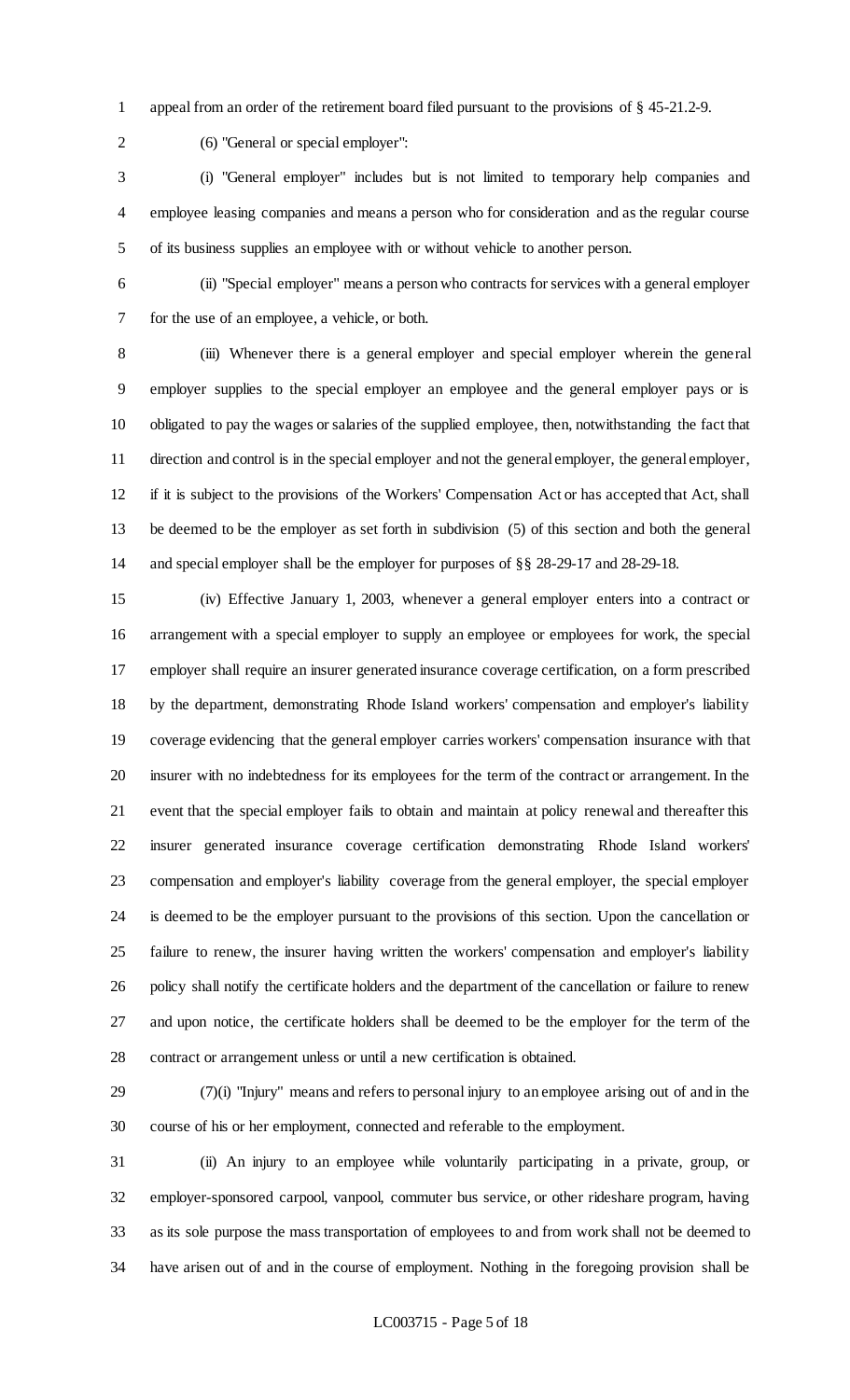held to deny benefits under chapters 29 -- 38 and chapter 47 of this title to employees such as drivers, mechanics, and others who receive remuneration for their participation in the rideshare program. Provided, that the foregoing provision shall not bar the right of an employee to recover against an employer and/or driver for tortious misconduct.

 (8) "Maximum medical improvement" means a point in time when any medically determinable physical or mental impairment as a result of injury has become stable and when no further treatment is reasonably expected to materially improve the condition. Neither the need for future medical maintenance nor the possibility of improvement or deterioration resulting from the passage of time and not from the ordinary course of the disabling condition, nor the continuation of a preexisting condition precludes a finding of maximum medical improvement. A finding of maximum medical improvement by the workers' compensation court may be reviewed only where it is established that an employee's condition has substantially deteriorated or improved.

 (9) "Physician" means medical doctor, surgeon, dentist, licensed psychologist, chiropractor, osteopath, podiatrist, or optometrist, as the case may be.

 (10) "Suitable alternative employment" means employment or an actual offer of employment which the employee is physically able to perform and will not exacerbate the employee's health condition and which bears a reasonable relationship to the employee's qualifications, background, education, and training. The employee's age alone shall not be considered in determining the suitableness of the alternative employment.

 (11) "Independent contractor" means a person who has filed a notice of designation as independent contractor with the director pursuant to § 28-29-17.1 or as otherwise found by the workers' compensation court.

 SECTION 3. Section 28-39-2 of the General Laws in Chapter 28-39 entitled "Temporary Disability Insurance - General Provisions" is hereby amended to read as follows:

#### **28-39-2. Definitions.**

 The following words and phrases, as used in chapters 39 -- 41 of this title, have the following meanings unless the context clearly requires otherwise:

 (1) "Average weekly wage" means the amount determined by dividing the individual's total wages earned for services performed in employment within his or her base period by the number of that individual's credit weeks within the base period;

 (2) "Base period" with respect to an individual's benefit year when the benefit year begins on or after October 7, 1990, means the first four (4) of the most recently completed five (5) calendar quarters immediately preceding the first day of an individual's benefit year; provided, that for any individual's benefit year when the benefit year begins on or after October 4, 1992, and for any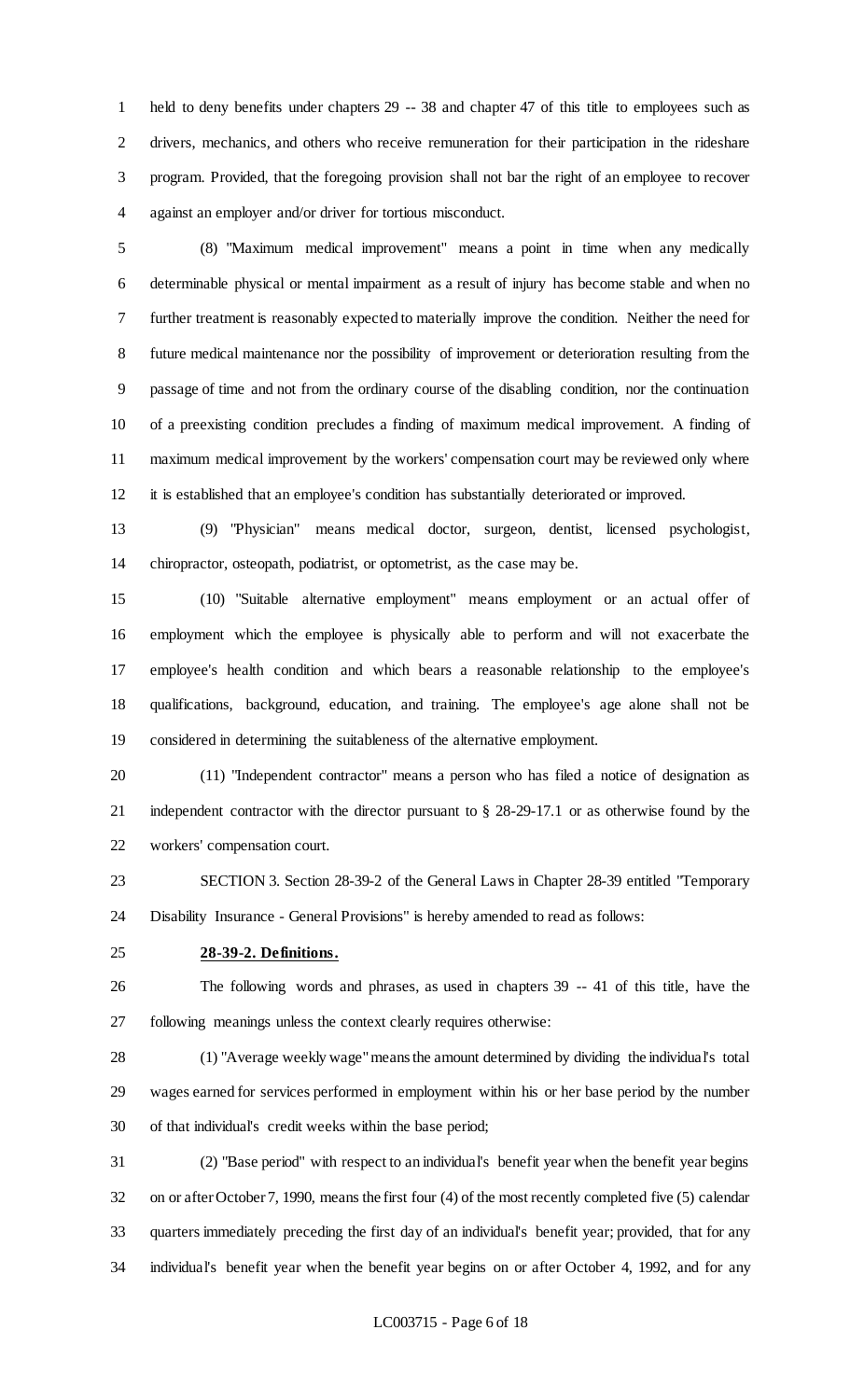individual deemed monetarily ineligible for benefits under the "base period" as defined in this subdivision, the department shall make a re-determination of entitlement based upon an alternate base period which consists of the last four (4) completed calendar quarters immediately preceding the first day of the claimant's benefit year. Notwithstanding anything contained to the contrary in this subdivision, the base period shall not include any calendar quarter previously used to establish a valid claim for benefits; provided, however, that the "base period" with respect to members of the United States military service, the Rhode Island National Guard, or a United States military reserve force, and who served in a United States declared combat operation during their military service, who file a claim for benefits following their release from their state or federal active military service and who are deemed to be monetarily ineligible for benefits under this section, shall mean the first four (4) of the most recently completed five (5) calendar quarters immediately preceding the first day the individual was called into that state or federal active military service; provided, that for any individual deemed monetarily ineligible for benefits under the "base period" as defined in this section, the department shall make a re-determination of entitlement based upon an alternative base period which consists of the last four (4) completed calendar quarters immediately preceding the first day the claimant was called into that state or federal active military service. Notwithstanding any provision of this section of the general or public laws to the contrary, the base period shall not include any calendar quarter previously used to establish a valid claim for benefits;

 (3) "Benefit" means the money payable, as provided in chapters 39 -- 41 of this title, to an individual as compensation for his or her unemployment caused by sickness;

 (4) "Benefit credits" means the total amount of money payable to an individual as benefits, as provided in § 28-41-7;

 (5) "Benefit rate" means the money payable to an individual as compensation, as provided in chapters 39 -- 41 of this title, for his or her wage losses with respect to any week during which his or her unemployment is caused by sickness;

 (6) "Benefit year" with respect to any individual who does not already have a benefit year in effect, and who files a valid claim for benefits as of November 16, 1958, or any later date, means fifty-two (52) consecutive calendar weeks, the first of which shall be the week containing the day as of which he or she first files that valid claim in accordance with regulations adopted as subsequently prescribed; provided, that for any benefit year beginning on or after October 7, 1990, the benefit year shall be fifty-three (53) consecutive calendar weeks if the subsequent filing of a new valid claim immediately following the end of a previous benefit year would result in the overlapping of any quarter of the base period of the prior new claim. In no event shall a new benefit year begin prior to the Sunday next following the end of the old benefit year;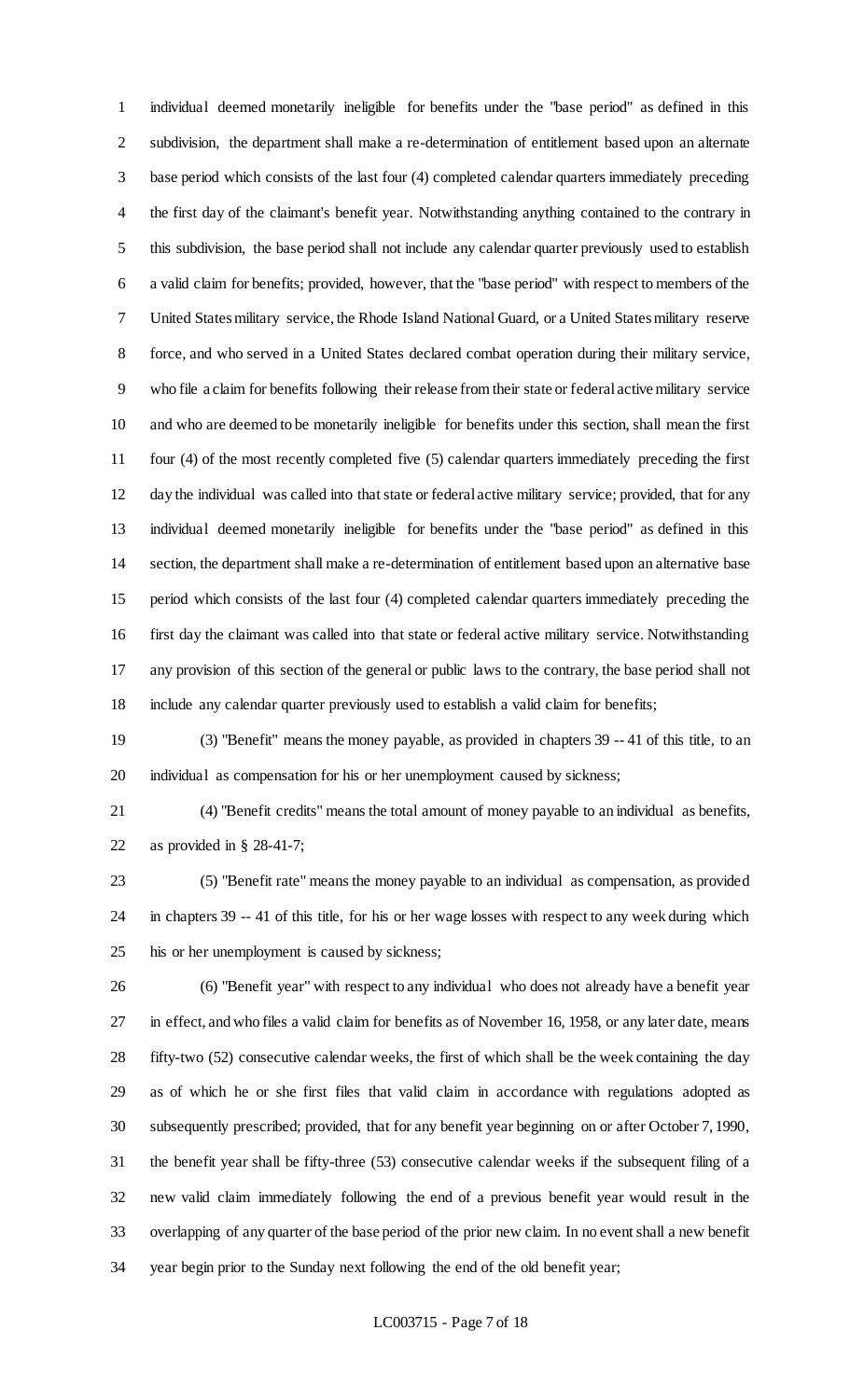(i) For benefit years that begin on or after July 1, 2012, an individual's benefit year will begin on the Sunday of the calendar week in which an individual first became unemployed due to sickness and for which the individual has filed a valid claim for benefits; (7) "Board" means the board of review as created under chapter 19 of title 42; (8) "Calendar quarter" has the same definition as contained in chapter 42 of this title; (9) "Credit week" means any week within an individual's base period in which that individual earns wages amounting to at least twenty (20) times the minimum hourly wage as defined in chapter 12 of this title, for performing services in employment for one or more employers subject to chapters 39 -- 41 of this title; (10) "Director" means the director of the department of labor and training; 11 (11) "Employee" means any person who is or has been employed by an employer subject 12 to chapters 39 -41 of this title and in employment subject to those chapters; providing labor or 13 services for remuneration, as opposed to an independent contractor, unless the hiring entity can establish that all of the following conditions are satisfied: (i) The person is free from the control and direction of the hiring entity in connection with the performance of the work, both under the contract for the performance of the work and in fact; (ii) The person performs work that is outside the usual course of the hiring entity's business; and 19 (iii) The person is customarily engaged in an independently established trade, occupation, 20 or business, of the same nature as that involved in the work performed. (12) "Employer" means any employing unit that is an employer under chapters 42 -- 44 of 22 this title; (13) "Employing unit" has the same definition as contained in chapter 42 of this title and 24 includes any governmental entity that elects to become subject to the provisions of chapters 39 -- 41 of this title, in accordance with the provisions of §§ 28-39-3.1 and 28-39-3.2; (14) "Employment" has the same definition as contained in chapter 42 of this title; (15) "Employment office" has the same definition as contained in chapter 42 of this title; (16) "Fund" means the Rhode Island temporary disability insurance fund established by this chapter; (17) "Partial unemployment due to sickness." For weeks beginning on or after January 1, 2006 an individual shall be deemed partially unemployed due to sickness in any week of less than full-time work if he or she fails to earn in wages for services for that week an amount equal to the weekly benefit rate for total unemployment due to sickness to which he or she would be entitled if totally unemployed due to sickness and eligible.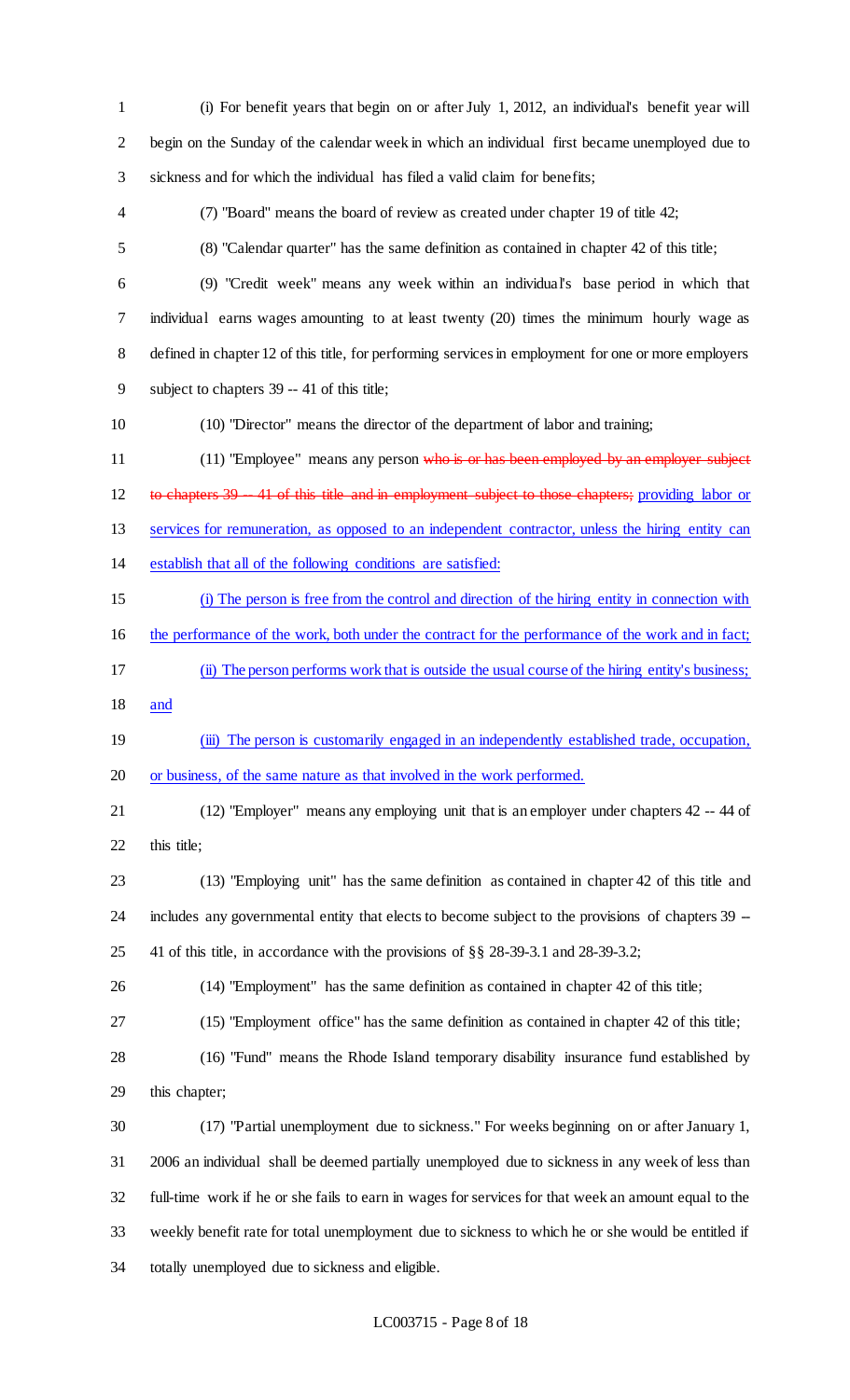(i) For the purposes of this subdivision and subdivision (22) of this section, "Wages" 2 includes only that part of remuneration for any work, which is in excess of one-fifth (1/5) of the weekly benefit rate for total unemployment, rounded to the next lower multiple of one dollar (\$1.00), to which the individual would be entitled if totally unemployed and eligible in any one week, and "services" includes only that part of any work for which remuneration in excess of one- fifth (⅕) of the weekly benefit rate for total unemployment, rounded to the next lower multiple of one dollar (\$1.00), to which the individual would be entitled if totally unemployed and eligible in any one week is payable; provided, that nothing contained in this paragraph shall permit any individual to whom remuneration is payable for any work performed in any week in an amount equal to, or greater than, his or her weekly benefit rate to receive benefits under this subdivision for that week.

 (18) "Reserve fund" means the temporary disability insurance reserve fund established by § 28-39-7;

 (19) "Services" means all endeavors undertaken by an individual that are paid for by another or with respect to which the individual performing the services expects to receive wages or profits;

 (20) "Sickness." An individual shall be deemed to be sick in any week in which, because of his or her physical or mental condition, including pregnancy, he or she is unemployed and unable to perform his or her regular or customary work or services;

 (21)(i) "Taxes" means the money payments required by chapters 39 -- 41 of this title, to be made to the temporary disability insurance fund or to the temporary disability insurance reserve fund.

 (ii) Wherever and whenever in chapters 39 -- 41 of this title, the words "contribution" and/or "contributions" appear, those words shall be construed to mean the "taxes," as defined in this subdivision, which are the money payments required by those chapters to be made to the temporary disability insurance fund or to the temporary disability insurance reserve fund;

 (22) "Wages" has the same definition as contained in chapter 42 of this title; provided, that no individual shall be denied benefits under chapters 39 -- 41 of this title because his or her employer continues to pay to that individual his or her regular wages, or parts of them, while he or she is unemployed due to sickness and unable to perform his or her regular or customary work or services. The amount of any payments, whether or not under a plan or system, made to or on behalf of an employee by his or her employer after the expiration of six (6) calendar months following the last calendar month in which the employee performed actual bona fide personal services for his or her employer, shall not be deemed to be wages either for the purpose of paying contributions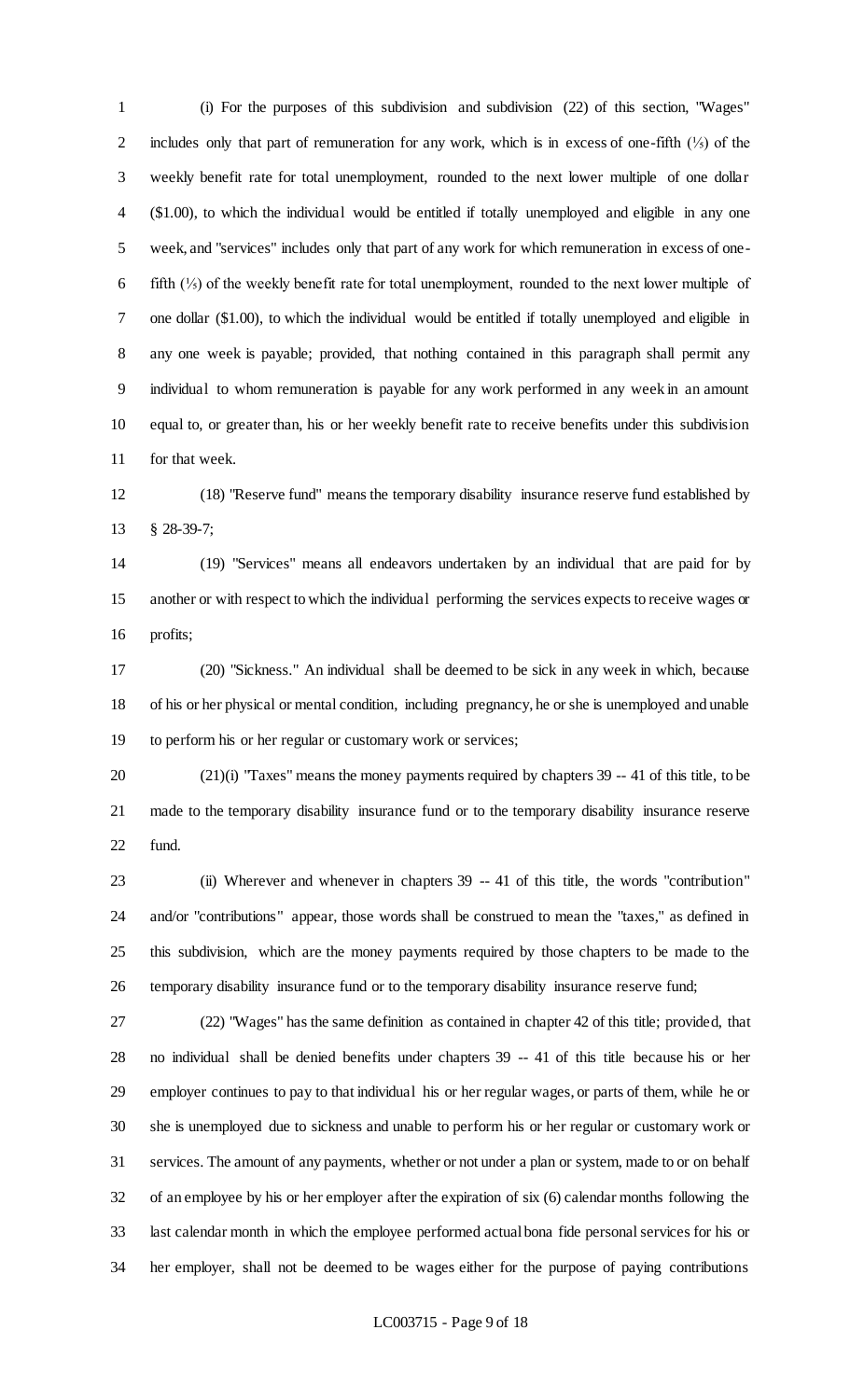- thereon under chapter 40 of this title, or for the purpose of being used as a basis for paying benefits
- under chapter 41 of this title; and
- (23) "Week" has the same definition as contained in chapter 42 of this title.
- SECTION 4. Section 28-42-3 of the General Laws in Chapter 28-42 entitled "Employment Security - General Provisions" is hereby amended to read as follows:
- 

#### **28-42-3. Definitions.**

 The following words and phrases, as used in chapters 42 -- 44 of this title, have the following meanings unless the context clearly requires otherwise:

 (1) "Administration account" means the employment security administration account established by this chapter.

 (2) "Average weekly wage" means the amount determined by dividing the individual's total wages earned for service performed in employment within the individual's base period by the number of that individual's credit weeks within the individual's base period.

 (3) "Base period," with respect to an individual's benefit year, means the first four (4), of the most recently completed five (5) calendar quarters immediately preceding the first day of an individual's benefit year. For any individual's benefit year, and for any individual deemed monetarily ineligible for benefits for the "base period" as defined in this subdivision, the department shall make a re-determination of entitlement based upon the alternate base period that consists of the last four (4) completed calendar quarters immediately preceding the first day of the claimant's benefit year. Notwithstanding anything contained to the contrary in this subdivision, the base period shall not include any calendar quarter previously used to establish a valid claim for benefits; provided, that notwithstanding any provision of chapters 42 -- 44 of this title to the contrary, for the benefit years beginning on or after October 4, 1992, whenever an individual who has received workers' compensation benefits is entitled to reinstatement under § 28-33-47, but the position to which reinstatement is sought does not exist or is not available, the individual's base period shall be determined as if the individual filed for benefits on the date of the injury.

 (4) "Benefit" means the money payable to an individual as compensation for the individual's wage losses due to unemployment as provided in these chapters.

 (5) "Benefit credits" means the total amount of money payable to an individual as benefits, as determined by § 28-44-9.

 (6) "Benefit rate" means the money payable to an individual as compensation, as provided in chapters 42 -- 44 of this title, for the individual's wage losses with respect to any week of total unemployment.

(7) "Benefit year," with respect to any individual who does not already have a benefit year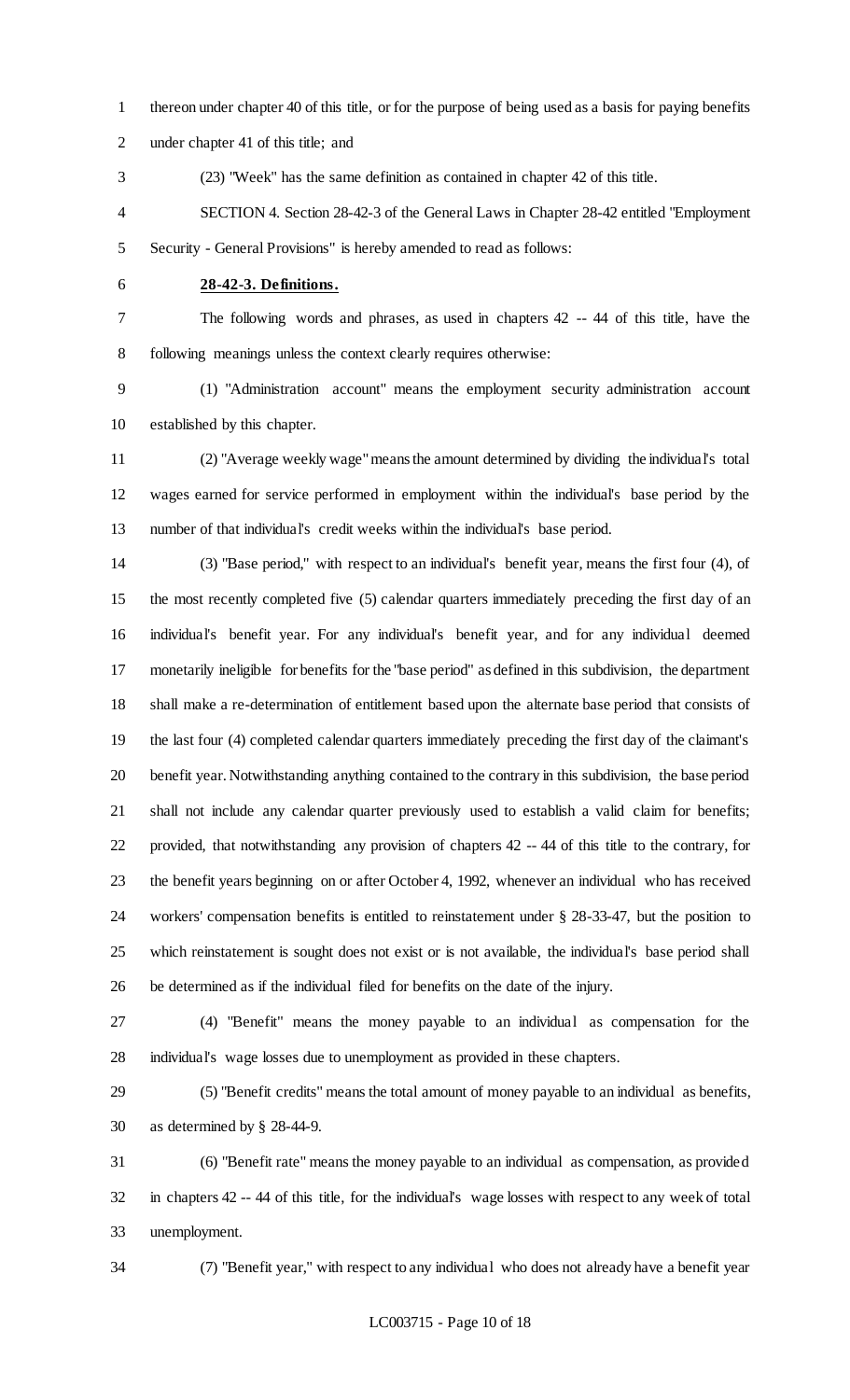in effect and who files a valid claim for benefits, means fifty-two (52) consecutive calendar weeks, the first of which shall be the week containing the day as of which he or she first files a valid claim in accordance with regulations adopted as hereinafter prescribed; provided, that the benefit year shall be fifty-three (53) weeks if the filing of a new, valid claim would result in overlapping any quarter of the base period of a prior new claim previously filed by the individual. In no event shall a new benefit year begin prior to the Sunday next following the end of the old benefit year.

 (8) "Calendar quarter" means the period of three (3) consecutive calendar months ending 8 March 31, June 30, September 30, and December 31; or the equivalent thereof, in accordance with regulations as subsequently prescribed.

 (9) "Contributions" means the money payments to the state employment security fund required by those chapters.

 (10) "Credit amount," effective July 6, 2014, means earnings by the individual in an amount equal to at least eight (8) times the individual's weekly benefit rate.

 (11) "Credit week," prior to July 1, 2012, means any week within an individual's base period in which that individual earned wages amounting to at least twenty (20) times the minimum hourly wage as defined in chapter 12 of this title for performing services in employment for one or more employers subject to chapters 42 -- 44 of this title, and for the period July 1, 2012, through July 5, 2014, means any week within an individual's base period in which that individual earned wages amounting to at least the individual's weekly benefit rate for performing services in employment for one or more employers subject to chapters 42 -- 44 of this title.

 (12) "Crew leader," for the purpose of subdivision (19) of this section, means an individual who:

(i) Furnishes individuals to perform service in agricultural labor for any other person;

 (ii) Pays (either on the crew leader's own behalf or on behalf of that other person) the individuals so furnished by the crew leader for the service in agricultural labor performed by them; and

 (iii) Has not entered into a written agreement with that other person (farm operator) under which that individual (crew leader) is designated as an employee of that other person (farm operator).

 (13) "Director" means the head of the department of labor and training or the director's authorized representative.

 (14) "Domestic service employment." "Employment" includes domestic service in a private home performed for a person who paid cash remuneration of one thousand dollars (\$1,000) or more in any calendar quarter in the current calendar year, or the preceding calendar year, to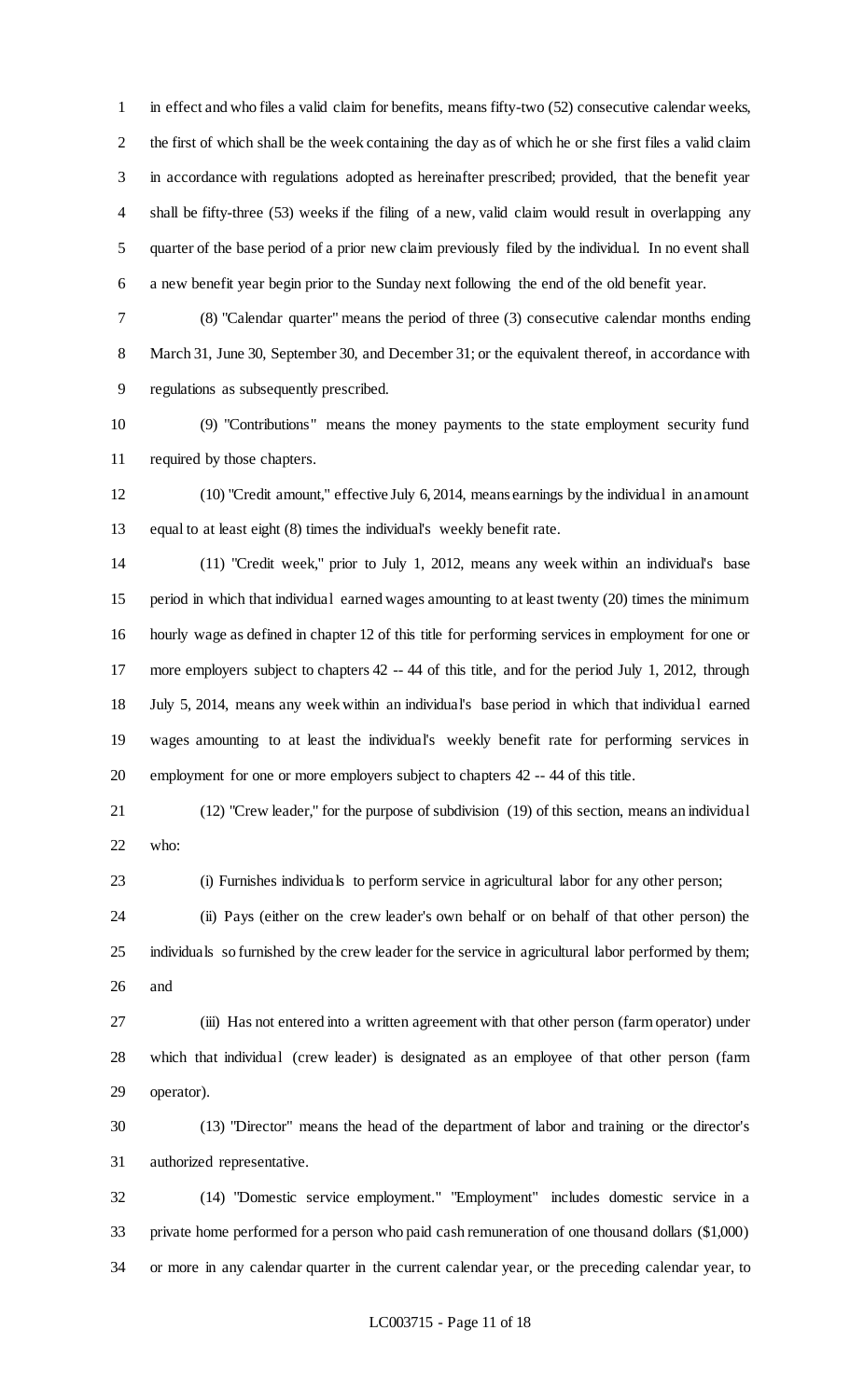individuals employed in that domestic service.

| $\overline{2}$           | (15) "Employee" means any person who is, or has been, employed by an employer subject                     |
|--------------------------|-----------------------------------------------------------------------------------------------------------|
| 3                        | to those chapters and in employment subject to those chapters; providing labor or services for            |
| $\overline{\mathcal{A}}$ | remuneration, as opposed to an independent contractor, unless the hiring entity can establish that        |
| 5                        | all of the following conditions are satisfied:                                                            |
| 6                        | (i) The person is free from the control and direction of the hiring entity in connection with             |
| $\tau$                   | the performance of the work, both under the contract for the performance of the work and in fact;         |
| 8                        | (ii) The person performs work that is outside the usual course of the hiring entity's business;           |
| 9                        | and                                                                                                       |
| 10                       | (iii) The person is customarily engaged in an independently established trade, occupation,                |
| 11                       | or business of the same nature as that involved in the work performed.                                    |
| 12                       | (16) "Employer" means:                                                                                    |
| 13                       | (i) Any employing unit that was an employer as of December 31, 1955;                                      |
| 14                       | (ii) Any employing unit that for some portion of a day on and after January 1, 1956, has,                 |
| 15                       | or had, in employment, within any calendar year, one or more individuals; except, however, for            |
| 16                       | "domestic service employment," as defined in subdivision (14) of this section;                            |
| 17                       | (iii) For the effective period of its election pursuant to $\S$ 28-42-12, any other employing             |
| 18                       | unit that has elected to become subject to chapters 42 -- 44 of this title; or                            |
| 19                       | (iv) Any employing unit not an employer by reason of any other paragraph of this                          |
| 20                       | subdivision for which, within either the current or preceding calendar year, service is, or was,          |
| 21                       | performed with respect to which that employing unit is liable for any federal tax against which           |
| 22                       | credit may be taken for contributions required to be paid into this state's employment security fund;     |
| 23                       | or which, as a condition for approval of chapters $42 - 44$ of this title for full tax credit against the |
| 24                       | tax imposed by the Federal Unemployment Tax Act, 26 U.S.C. § 3301 et seq., is required, pursuant          |
| 25                       | to that act, to be an "employer" under chapters 42 -- 44 of this title.                                   |
| 26                       | (17) "Employing unit" means any person, partnership, association, trust, estate, or                       |
| 27                       | corporation, whether domestic or foreign, or its legal representative, trustee in bankruptcy, receiver,   |
| 28                       | or trustee, or the legal representative of a deceased person, that has, or had, in the unit's employ,     |
| 29                       | one or more individuals. For the purposes of subdivision (14) of this section, a private home shall       |
| 30                       | be considered an employing unit only if the person for whom the domestic service was performed            |
| 31                       | paid cash remuneration of one thousand dollars (\$1,000) or more in any calendar quarter in the           |
| 32                       | current calendar year, or the preceding calendar year, to individuals employed in that domestic           |

- service in that private home.
- 

(18)(i) "Employment," subject to §§ 28-42-4 -- 28-42-10, means service, including service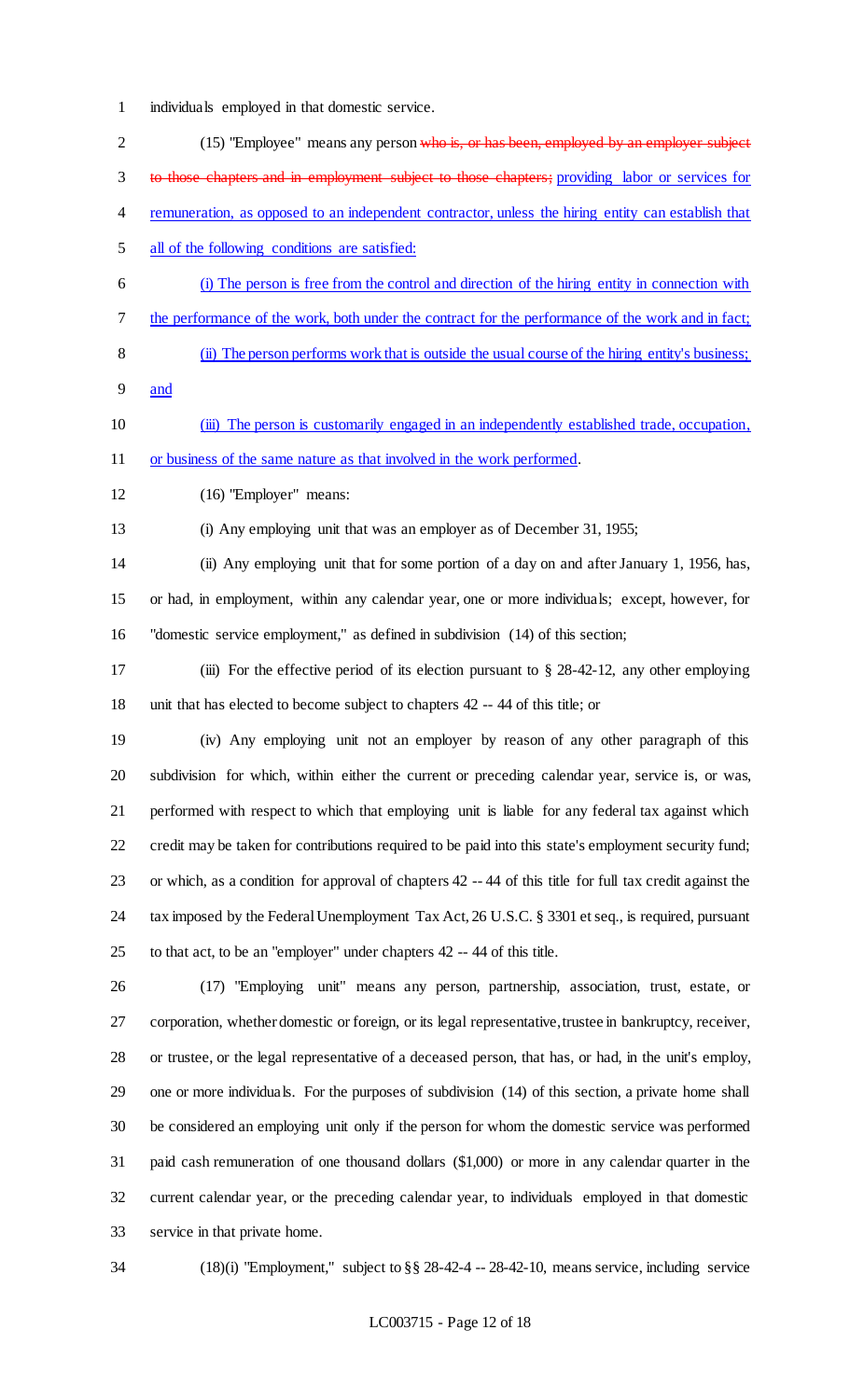in interstate commerce, performed for wages, or under any contract of hire, written or oral, express or implied; provided, that service performed shall also be deemed to constitute employment for all the purposes of chapters 42 -- 44 of this title if performed by an individual in the employ of a nonprofit organization as described in subdivision (25) of this section, except as provided in § 28- 42-8(7).

 (ii) Notwithstanding any other provisions of this section, "Employment" also means service with respect to which a tax is required to be paid under any federal law imposing a tax against which credit may be taken for contributions required to be paid into this state's employment security fund or which, as a condition for full tax credit against the tax imposed by the Federal Unemployment Tax Act, is required to be covered under chapters 42 -- 44 of this title.

 (iii) Employment not to include owners. Employment does not include services performed by sole proprietors (owners), partners in a partnership, limited liability company -- single member filing as a sole proprietor with the IRS, or members of a limited liability company filing as a partnership with the IRS.

(19) "Employment -- Crew leader." For the purposes of subdivision (12) of this section:

 (i) Any individual who is a member of a crew furnished by a crew leader to perform service in agricultural labor for any other person shall be treated as an employee of that crew leader if:

 (A) That crew leader holds a valid certificate of registration under the Migrant and Seasonal Agricultural Worker Protection Act, 29 U.S.C. § 1801 et seq., or substantially all members of that crew operate or maintain tractors, mechanized harvesting, or crop-dusting equipment, or any other mechanized equipment that is provided by that crew leader; and

 (ii) That individual is not an employee of the other person within the meaning of subdivision (15) of this section; and

 (iii) In the case of any individual who is furnished by a crew leader to perform service in agricultural labor for any other person and who is not treated as an employee of that crew leader:

 (A) That other person, and not the crew leader, shall be treated as the employer of that individual; and

 (B) That other person shall be treated as having paid cash remuneration to that individual in an amount equal to the amount of cash remuneration paid to that individual by the crew leader (either on the crew leader's own behalf or on behalf of that other person) for the service in agricultural labor performed for that other person.

 (20) "Employment office" means a free, public-employment office, or its branch, operated by the director or by this state as part of a system of free, public-employment offices, or any other agency that the director may designate with the approval of the Social Security Administration.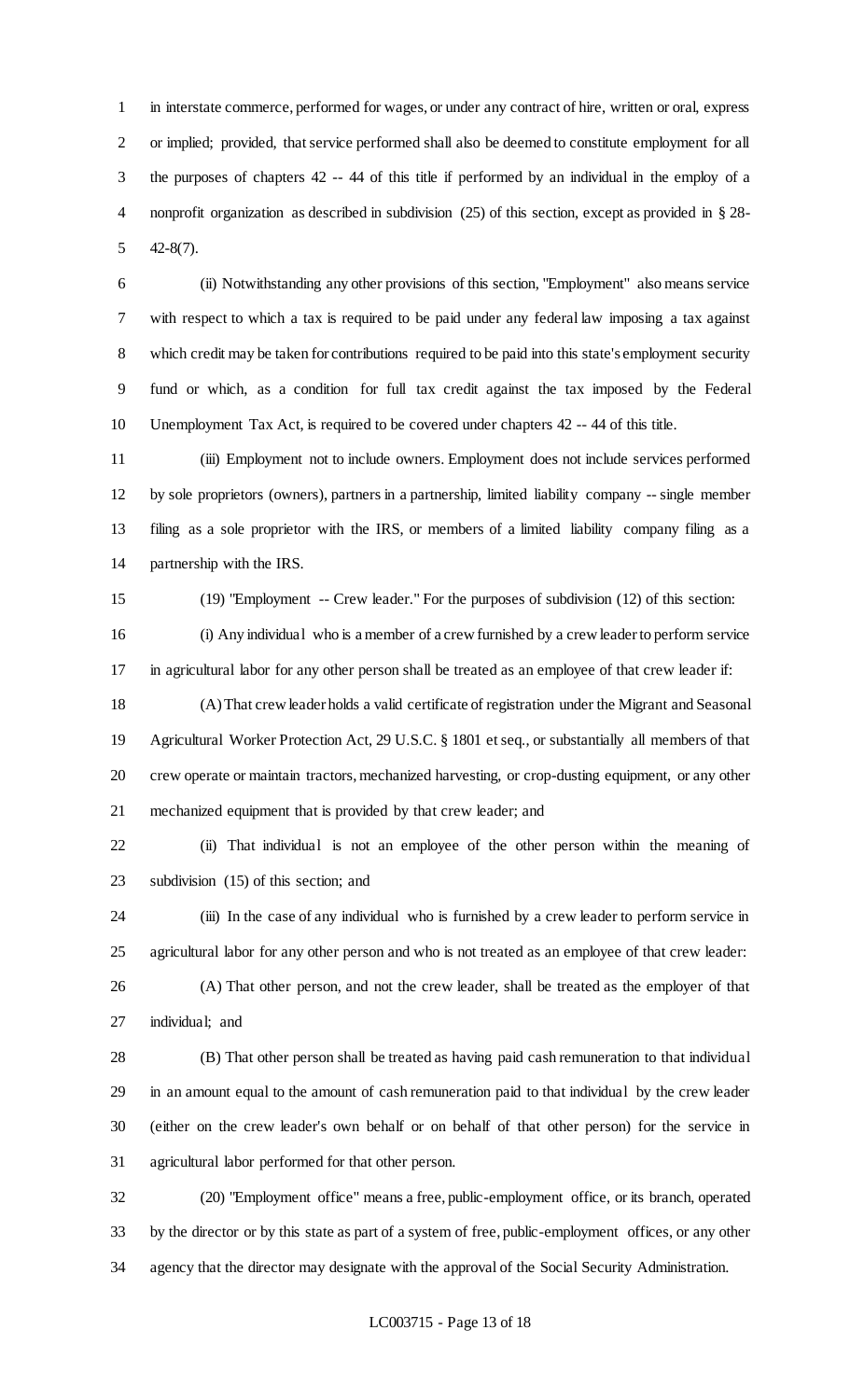(21) "Fund" means the employment security fund established by this chapter. (22) "Governmental entity" means state and local governments in this state and includes the following: (i) The state of Rhode Island or any of its instrumentalities, or any political subdivision of the state, or any of its instrumentalities; (ii) Any instrumentality of more than one of these entities; or (iii) Any instrumentality of any of these entities and one or more other states or political subdivisions. (23) "Hospital" means an institution that has been licensed, certified, or approved by the department of health as a hospital. (24)(i) "Institution of higher education" means an educational institution in this state that: (A) Admits, as regular students, only individuals having a certificate of graduation from a high school, or the recognized equivalent of such certificate; (B) Is legally authorized within this state to provide a program of education beyond high school; (C) Provides: (I) An educational program for which it awards a bachelor's or higher degree, or a program that is acceptable for full credit toward such a degree; (II) A program of post-graduate or post-doctoral studies; or (III) A program of training to prepare students for gainful employment in a recognized occupation; and (D) Is a public or other nonprofit institution. (ii) Notwithstanding any of the preceding provisions of this subdivision, all colleges and universities in this state are institutions of higher education for purposes of this section. (25) "Nonprofit organization" means an organization, or group of organizations, as defined 26 in 26 U.S.C. § 501(c)(3), that is exempt from income tax under 26 U.S.C. § 501(a).

 (26)(i) "Partial unemployment." An employee shall be deemed partially unemployed in any week of less than full-time work if the employee fails to earn in wages for that week an amount equal to the weekly benefit rate for total unemployment to which the employee would be entitled if totally unemployed and eligible. For weeks beginning on or after May 23, 2021, through June 30, 2022, an employee shall be deemed partially unemployed in any week of less than full-time work if the employee fails to earn wages for that week in an amount equal to or greater than one hundred and fifty percent (150%) of the weekly benefit rate for total unemployment to which the employee would be entitled if totally unemployed and eligible.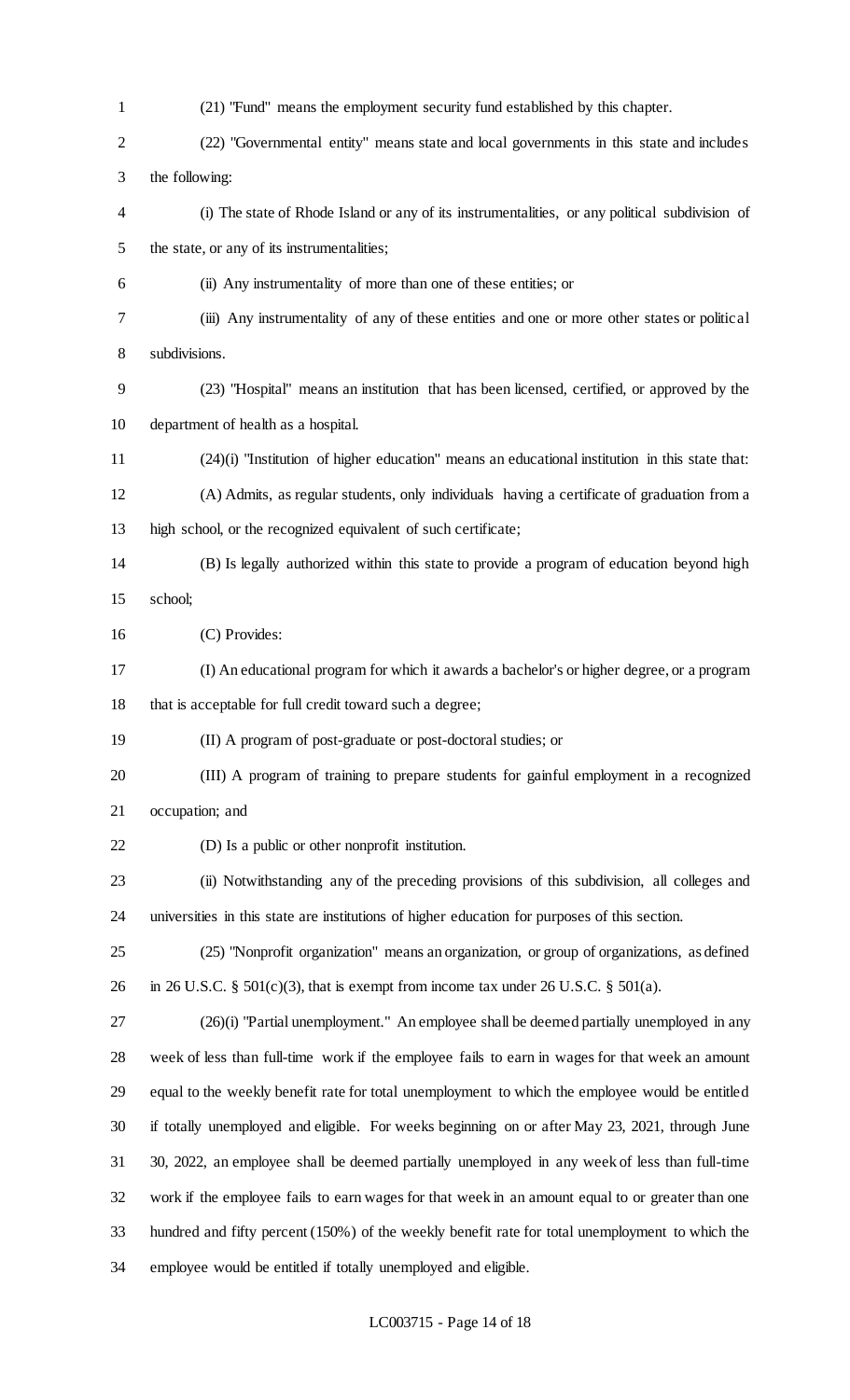(ii) For the purposes of this subdivision and subdivision (28) of this section, "wages" includes only that part of remuneration for any work that is in excess of one-fifth (1/5) of the weekly benefit rate for total unemployment, rounded to the next lower multiple of one dollar (\$1.00), to which the individual would be entitled if totally unemployed and eligible in any one week, and "services" includes only that part of any work for which remuneration in excess of one-fifth (1/5) of the weekly benefit rate for total unemployment, rounded to the next lower multiple of one dollar (\$1.00), to which the individual would be entitled if totally unemployed and eligible in any one week is payable; provided, that nothing contained in this paragraph shall permit any individual to whom remuneration is payable for any work performed in any week in an amount equal to or greater than his or her weekly benefit rate to receive benefits under this subdivision for that week.

 (iii) Notwithstanding the foregoing, for weeks ending on or after May 23, 2021, through June 30, 2022, "wages" includes only that part of remuneration for any work that is in excess of fifty percent (50%) of the weekly benefit rate for total unemployment, rounded to the next lower multiple of one dollar (\$1.00), to which the individual would be entitled if totally unemployed and eligible in any one week, and "services" includes only that part of any work for which remuneration in excess of fifty percent (50%) of the weekly benefit rate for total unemployment, rounded to the next lower multiple of one dollar (\$1.00), to which the individual would be entitled if totally unemployed and eligible in any one week is payable. Provided, that, during the period defined in this subdivision, nothing contained in this subdivision shall permit any individual to whom remuneration is payable for any work performed in any week in an amount equal to or greater than one hundred fifty percent (150%) of their weekly benefit rate to receive benefits under this subdivision for that week.

 (iv) Notwithstanding anything contained to the contrary in this subdivision, "services," as used in this subdivision and in subdivision (28) of this section, does not include services rendered by an individual under the exclusive supervision of any agency of this state, or any of its political subdivisions, by which the services are required solely for the purpose of affording relief, support, or assistance to needy individuals performing those services, or services performed by members of the national guard and organized reserves in carrying out their duties in weekly drills as members of those organizations. "Wages," as used in this subdivision and in subdivision (28) of this section, does not include either remuneration received by needy individuals for rendering the aforementioned services when that remuneration is paid exclusively from funds made available for that purpose out of taxes collected by this state or any of its political subdivisions, or remuneration received from the federal government by members of the national guard and organized reserves, as drill pay, including longevity pay and allowances.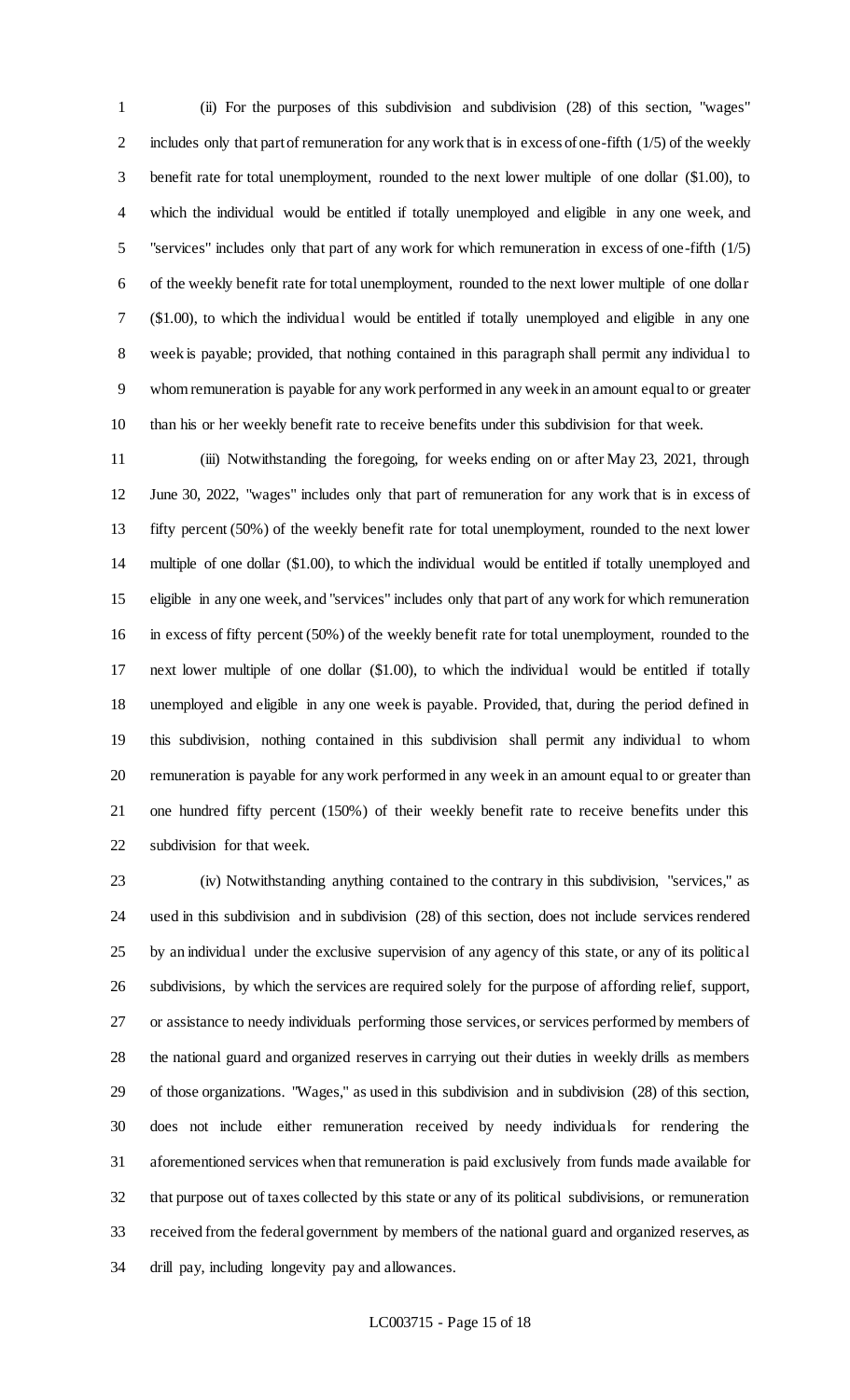(27) "Payroll" means the total amount of all wages paid by the employer to the employer's employees for employment.

 (28) "Total unemployment." An individual shall be deemed totally unemployed in any week in which the individual performs no services (as used in subdivision (26) of this section) and for which the individual earns no wages (as used in subdivision (26) of this section), and in which the individual cannot reasonably return to any self-employment in which the individual has customarily been engaged.

 (29) "Wages" means all remuneration paid for personal services on or after January 1, 1940, including commissions and bonuses and the cash value of all remuneration paid in any medium other than cash, and all other remuneration that is subject to a tax under a federal law imposing a tax against which credit may be taken for contributions required to be paid into a state unemployment fund. Gratuities customarily received by an individual in the course of the individual's employment from persons other than the individual's employing unit shall be treated as wages paid by the individual's employing unit. The reasonable cash value of remuneration paid in any medium other than cash, and the reasonable amount of gratuities, shall be estimated and determined in accordance with rules prescribed by the director; except that for the purpose of this subdivision and of §§ 28-43-1 -- 28-43-14, this term does not include:

 (i) That part of remuneration that is paid by an employer to an individual with respect to employment during any calendar year, after remuneration equal to the amount of the taxable wage base as determined in accordance with § 28-43-7 has been paid during that calendar year by the employer or the employer's predecessor to that individual; provided, that if the definition of "wages" as contained in the Federal Unemployment Tax Act is amended to include remuneration in excess of the taxable wage base for that employment, then, for the purposes of §§ 28-43-1 -- 28- 43-14, "wages" includes the remuneration as previously set forth, up to an amount equal to the dollar limitation specified in the federal act. For the purposes of this subdivision, "employment" includes services constituting employment under any employment security law of another state or of the federal government;

 (ii) The amount of any payment made to, or on behalf of, an employee under a plan or system established by an employer that makes provision for employees generally, or for a class or classes of employees (including any amount paid by an employer or an employee for insurance or annuities, or into a fund, to provide for any such payment), on account of:

(A) Retirement;

(B) Sickness or accident disability;

(C) Medical and hospitalization expenses in connection with sickness or accident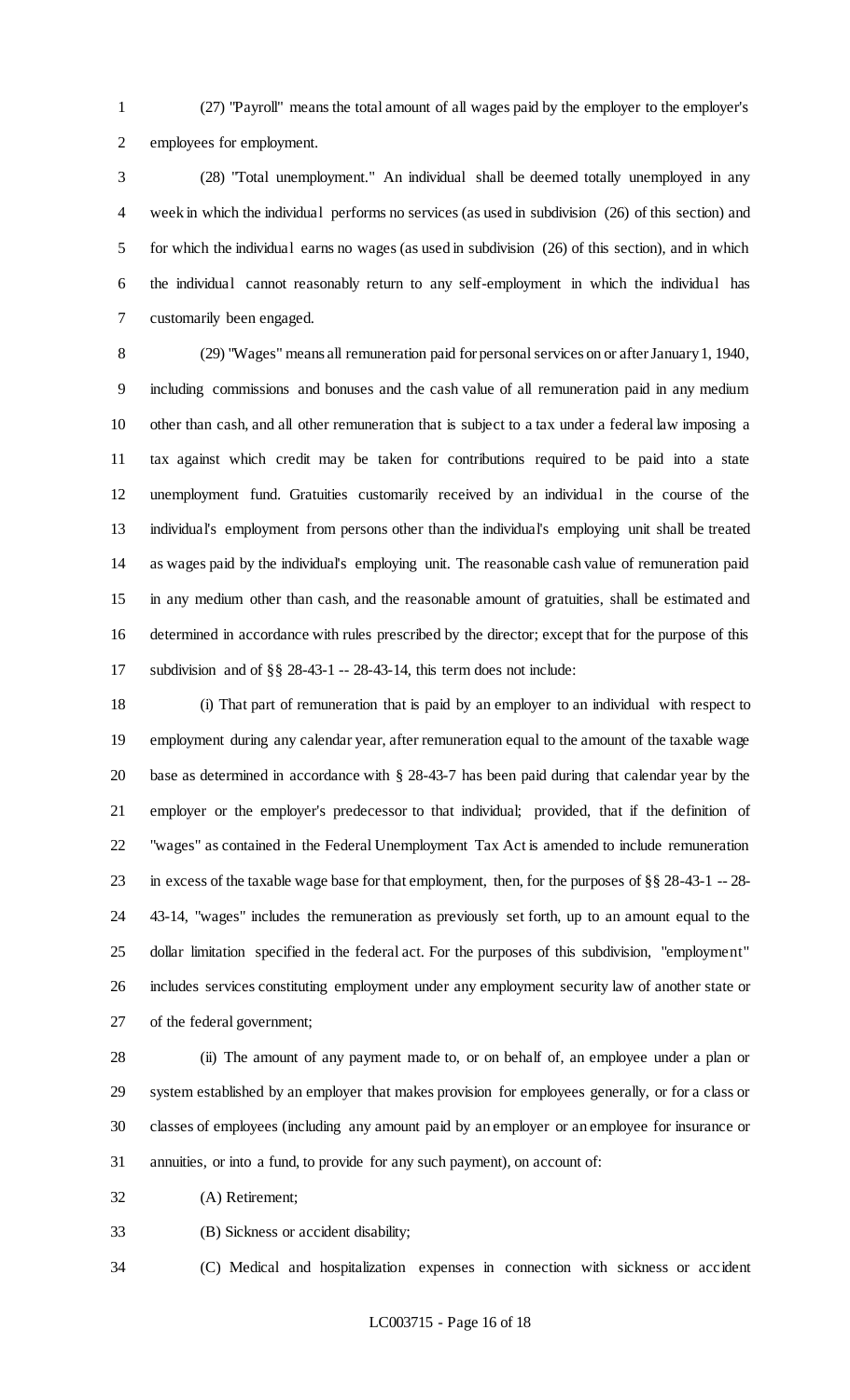disability; or

(D) Death; provided, that the employee has not the:

 (I) Option to receive, instead of provision for that death benefit, any part of that payment or, if that death benefit is insured, any part of the premiums (or contributions to premiums) paid by the individual's employer; and

 (II) Right, under the provisions of the plan or system or policy of insurance providing for that death benefit, to assign that benefit, or to receive a cash consideration in lieu of that benefit either upon the employee's withdrawal from the plan or system providing for that benefit or upon termination of the plan or system or policy of insurance, or of the individual's employment with that employer;

 (E) The payment by an employer (without deduction from the remuneration of the employee) of:

(I) The tax imposed upon an employee under 26 U.S.C. § 3101; or

(II) Any payment required from an employee under chapters 42 -- 44 of this title;

(iii) Any amount paid by an employee, or an amount paid by an employer, under a benefit

plan organized under the Internal Revenue Code [26 U.S.C. § 125].

(30) "Week" means the seven-day (7) calendar week beginning on Sunday at 12:01 A.M.

and ending on Saturday at 12:00 A.M. midnight.

SECTION 5. This act shall take effect upon passage.

======== LC003715 ========